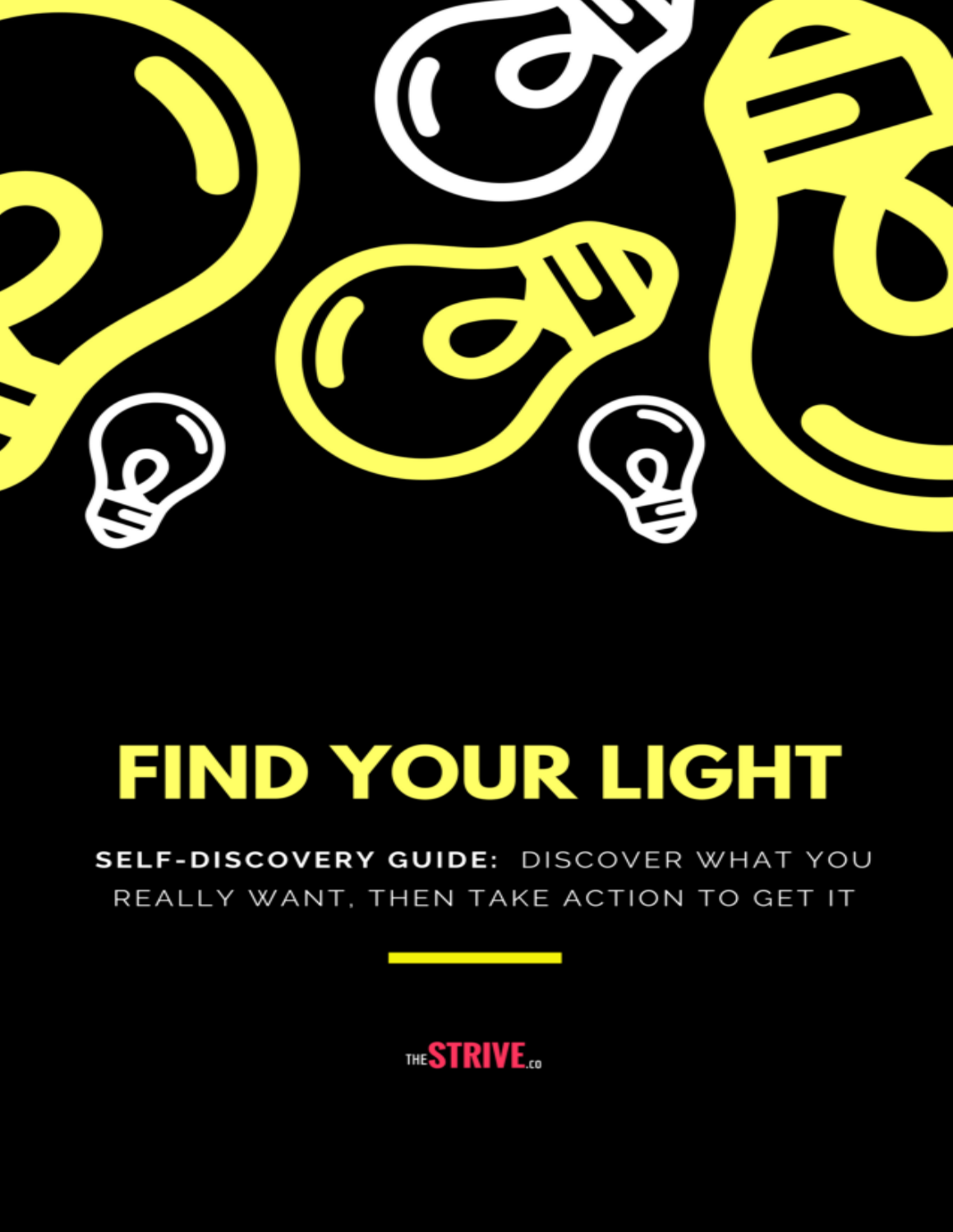

### THE STRIVE: FIND YOUR LIGHT GUIDE

#### **Introduction**

Before any individual can truly tap their potential, and unleash their greatness as a human, they need to be aligned with what it is they really feel they are called or are meant to do. Therefore, the purpose of this guide is it to help you figure this out, to help you find your light so-to-speak, so you can pin point, with accuracy, what exactly you should be doing with your life. Because when you truly know your "why", your ability to unleash your gifts and your STRENGTH into the world will that much be more impactful.

The guide consists of the 32 best purpose finding, life defining questions I've answered during my own pursuit of living my life to it's fullest. It is suggested that you give yourself ample time to answer all of the questions. The more serious thought you give to your questions, the more refined and powerful your results will be.

#### **Questionnaire Objectives:**

Before you can kickstart your greatness, you have to discover it first. As such, it is necessary to know exactly what it is you truly want to do with your life and how you aim to contribute to the world. This guide is designed to help you develop an awareness and sense of ownership for the direction of your life. Your answers to the questions will be your starting point for getting aligned with your better future.

#### **Copyright © Atlas Rowe**

All rights reserved. Find Your Light Guide, and associated Tools and Templates are properties of Atlas Rowe and Strive Industries, LLC. No part of this publication may be reproduced or distributed in any form without prior permission of the author.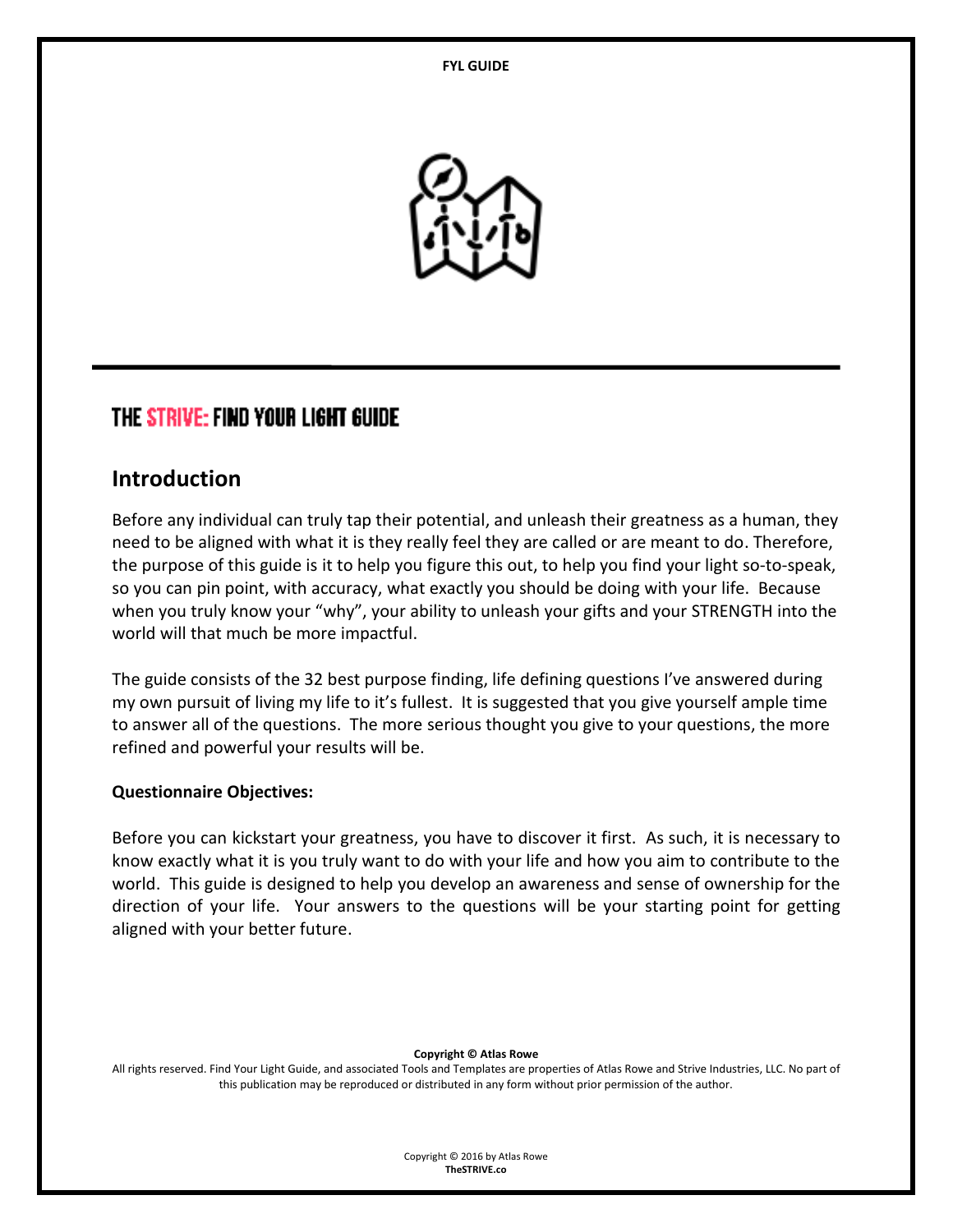1. Are you satisfied with the quality of your life? If not, why not? If yes, elaborate?

2. Is your occupation personally fulfilling? What would make it more fulfilling?

3. What do you consider to be your greatest strengths? Make a list.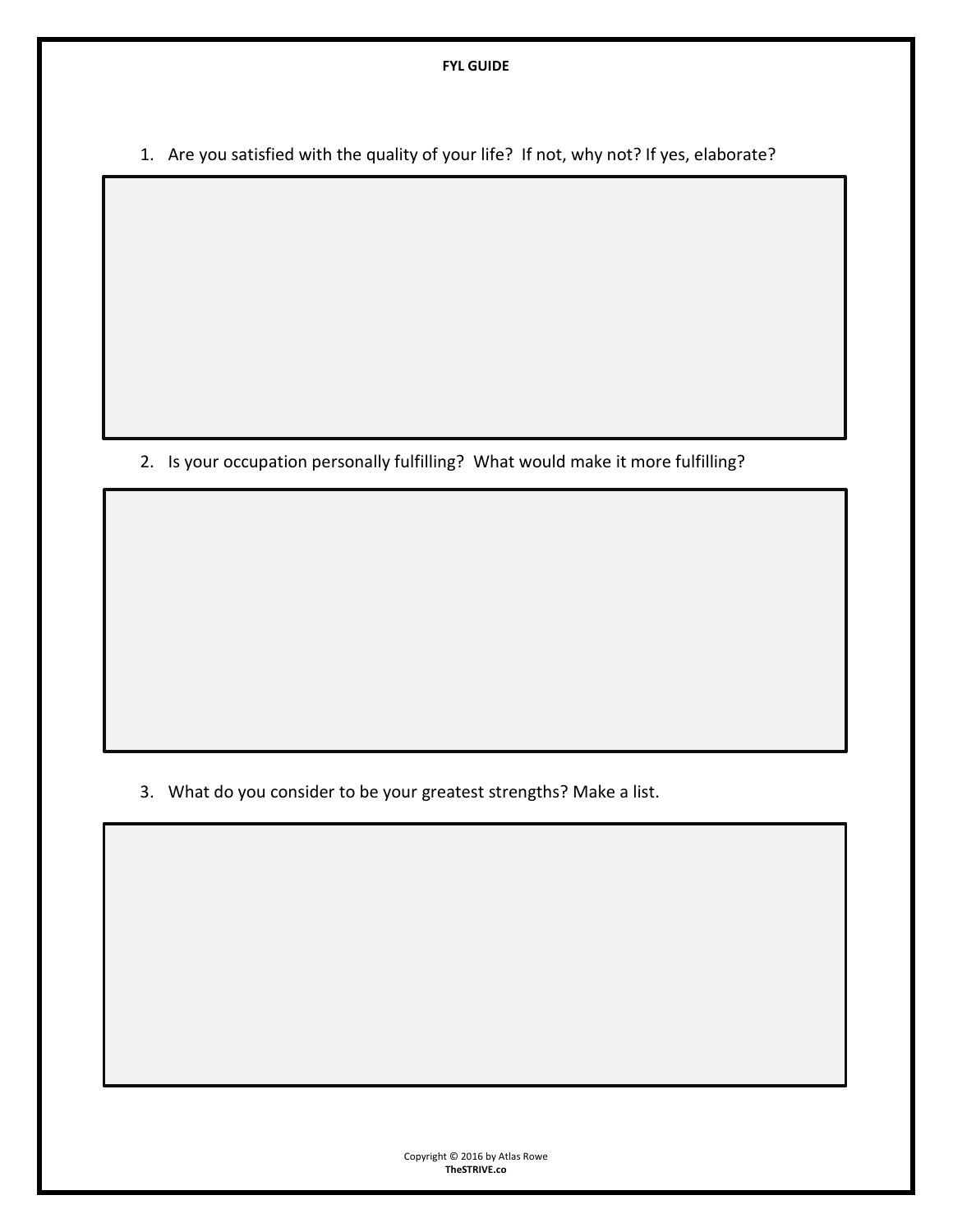4. What do you consider are your biggest weaknesses? Make a list.

5. What do other people tell you are your greatest strengths and weaknesses? If no one has ever told you, reach out to your closest friend/family member and ask them. Make a list.

6. If you had only one year to live, what would you choose as your occupation(s)?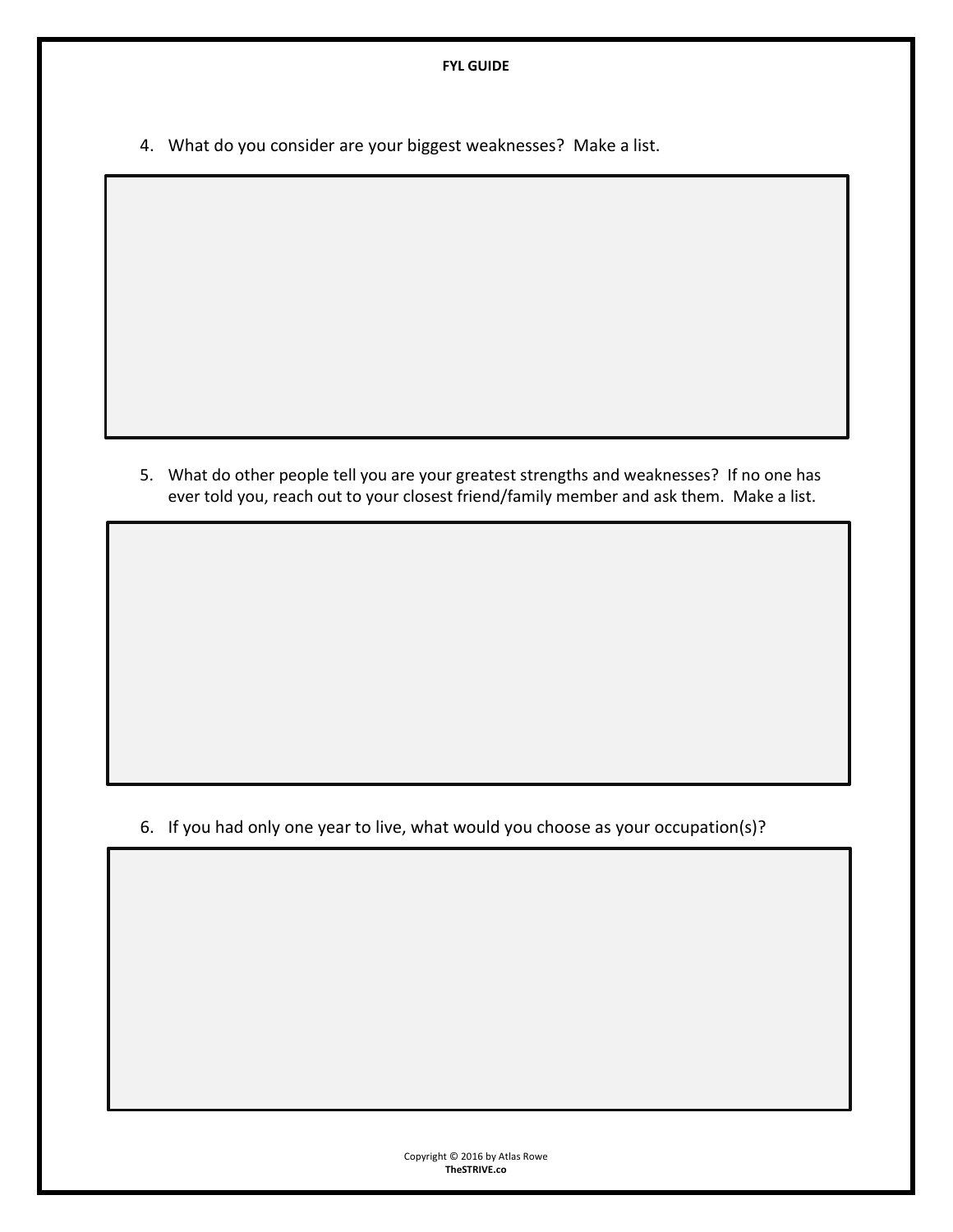7. If you had only one year to live, what physical or mental characteristics would you improve?

8. If you had only one year to live what contribution would you want to make to society?

9. If you had only one year to live what spiritual commitment would you make?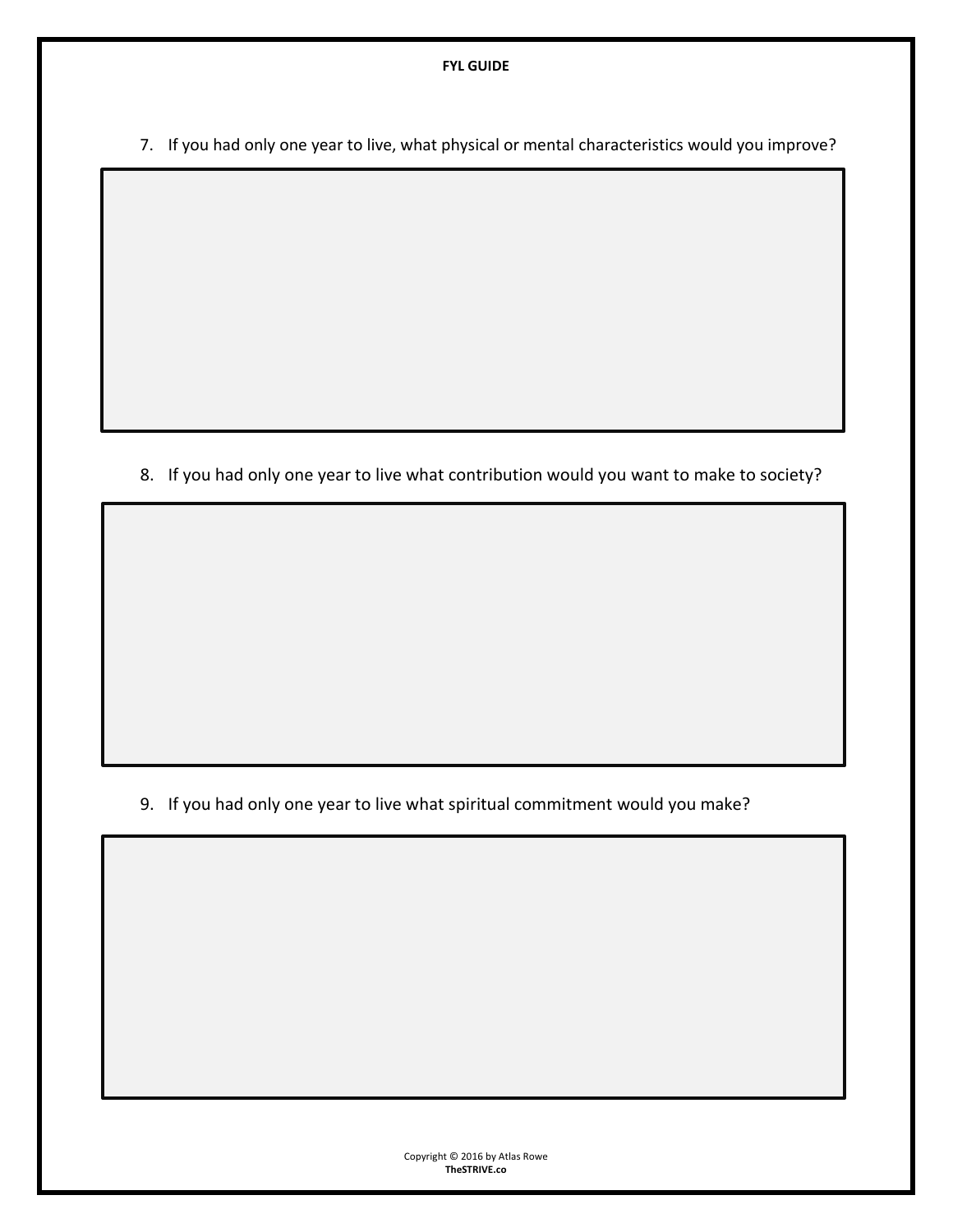10. What recreational activities would you undertake if you only had one year to live?

11. If you had 7 years to live, would your answers be any different? If so, how?

12. Now, if you had actually passed away, what would you want your obituary to read?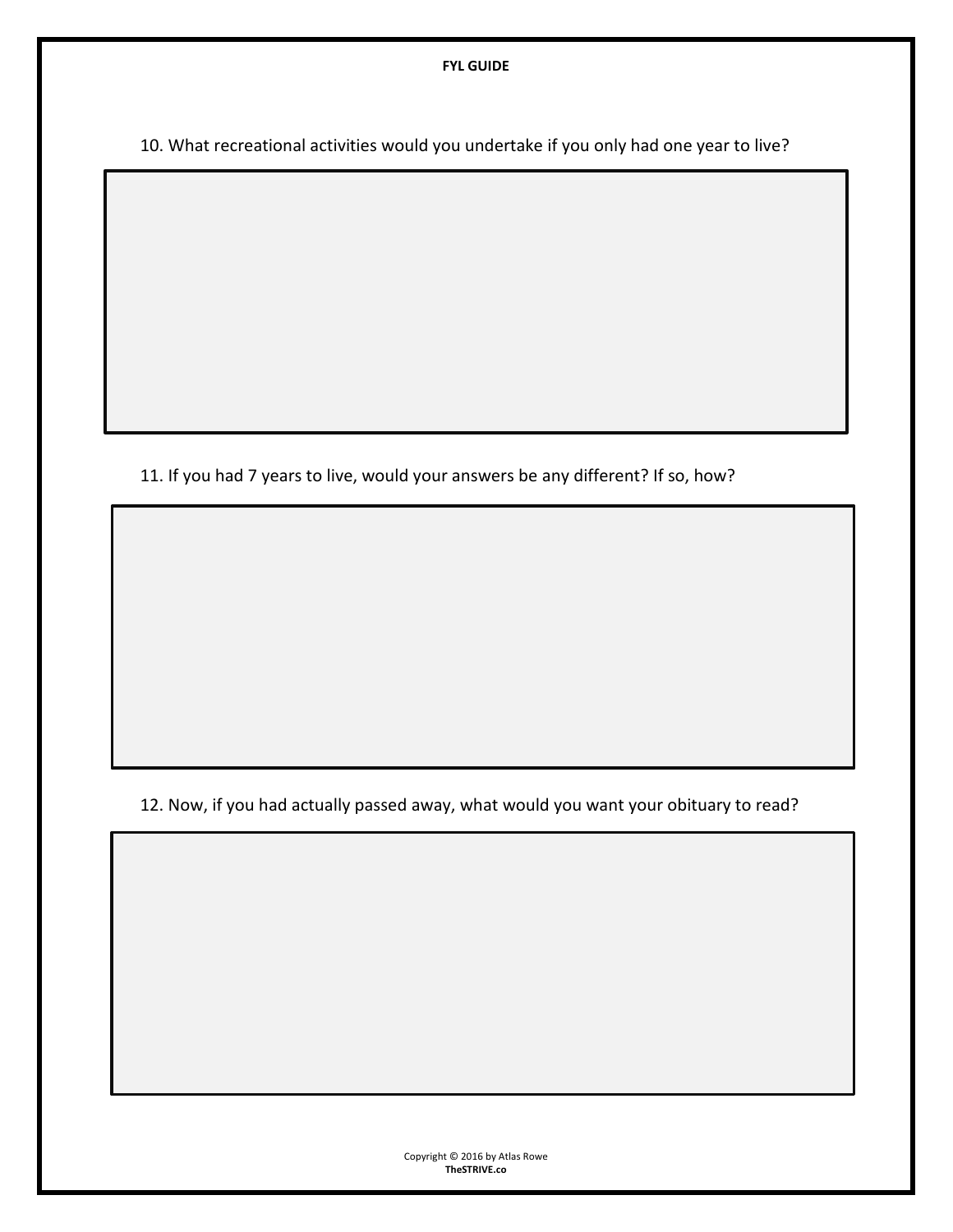13. What has been the most blissful moment of your life so far?

14. Can you relive this happy moment again in a similar or another way? How?

15. What are your major fears? How can you develop the confidence to overcome them?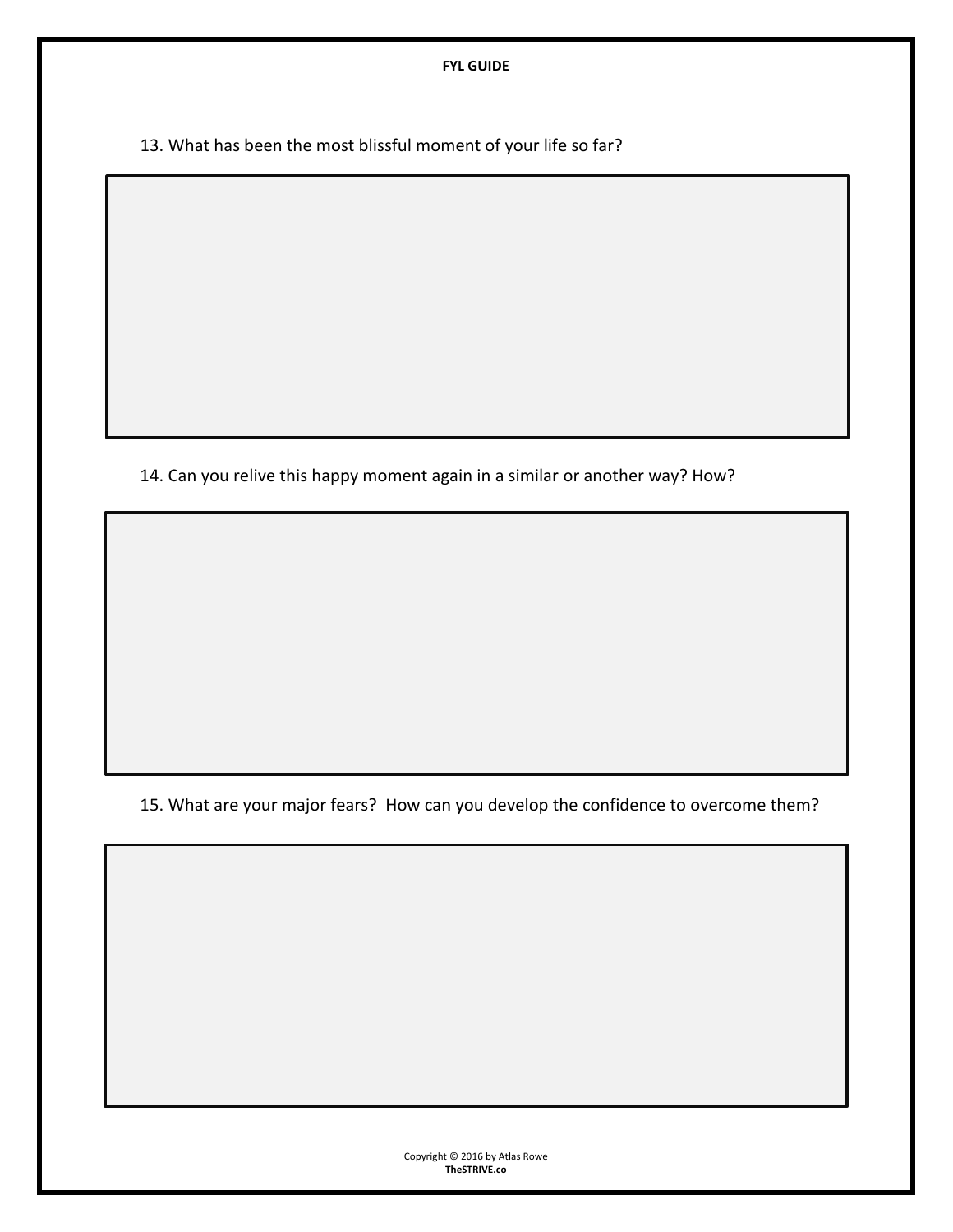16. In what way do you exhibit the faith and courage to overcome diversity? Can you improve in this area? How?

17. What financial goal would you accomplish?

18. Do you allow the negative thinking of others to interfere with your progress?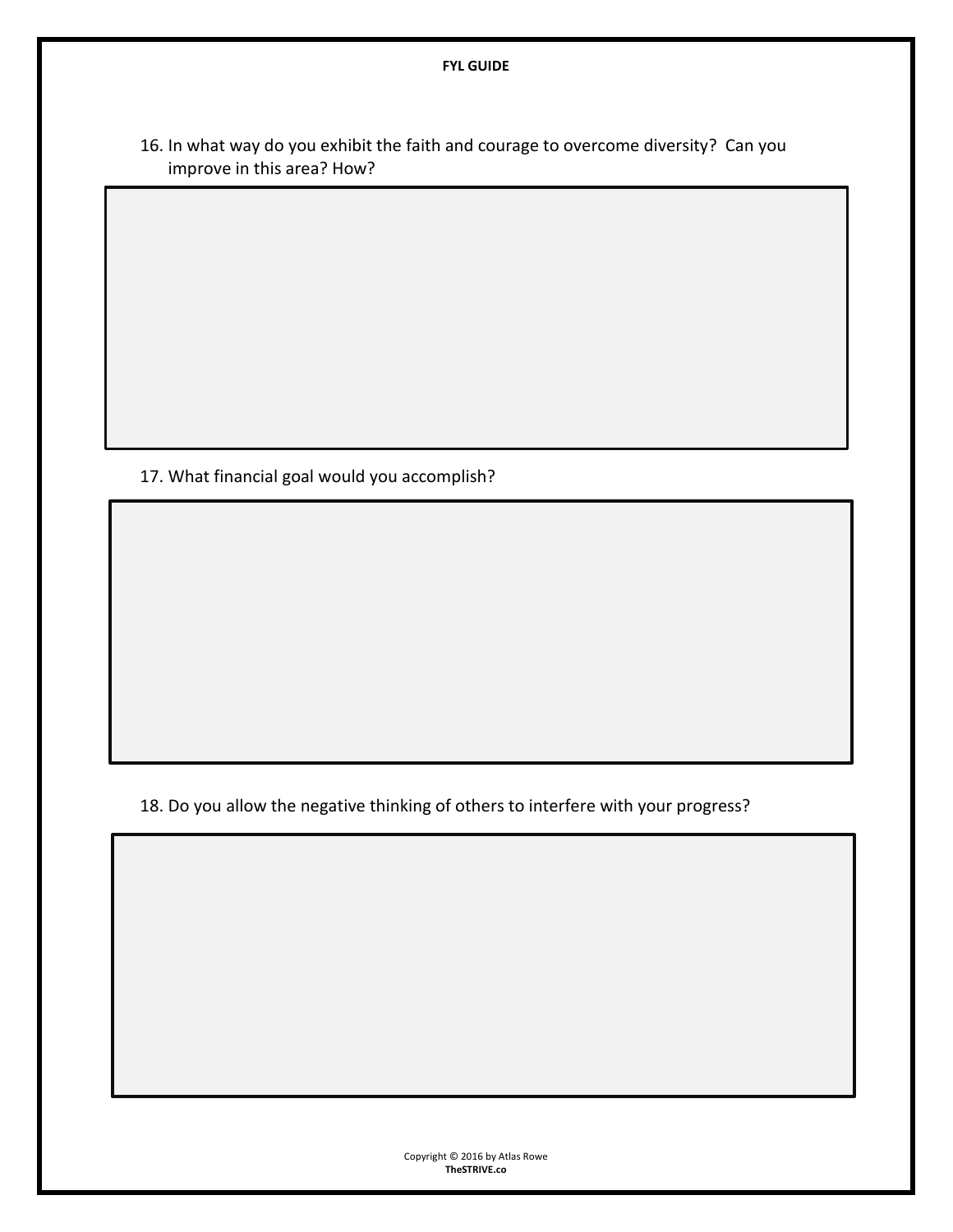19. When you daydream, what do you see?

20. What occupations or vocations do you find yourself dreaming of?

21. Do you have any talents that you don't regularly use? Why aren't you using them? How could you use them?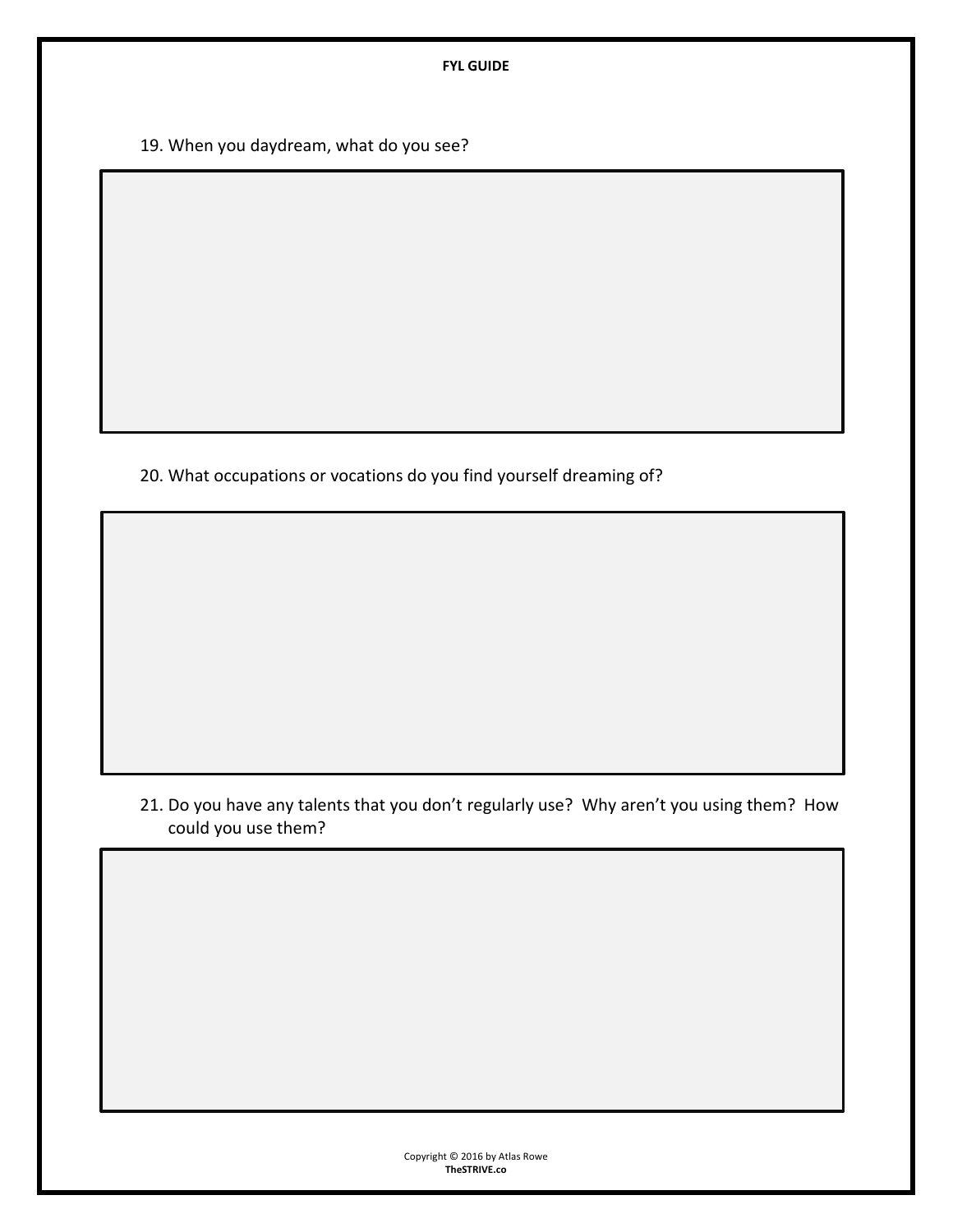22. What is the single most important goal you would like to achieve before you die? If this is so important, why don't you have it now?

23. What are you naturally curious about? What subjects to you enjoy getting lost in?

#### 24. When you go to the bookstore, what section to you gravitate towards, even when you aren't going to buy a book?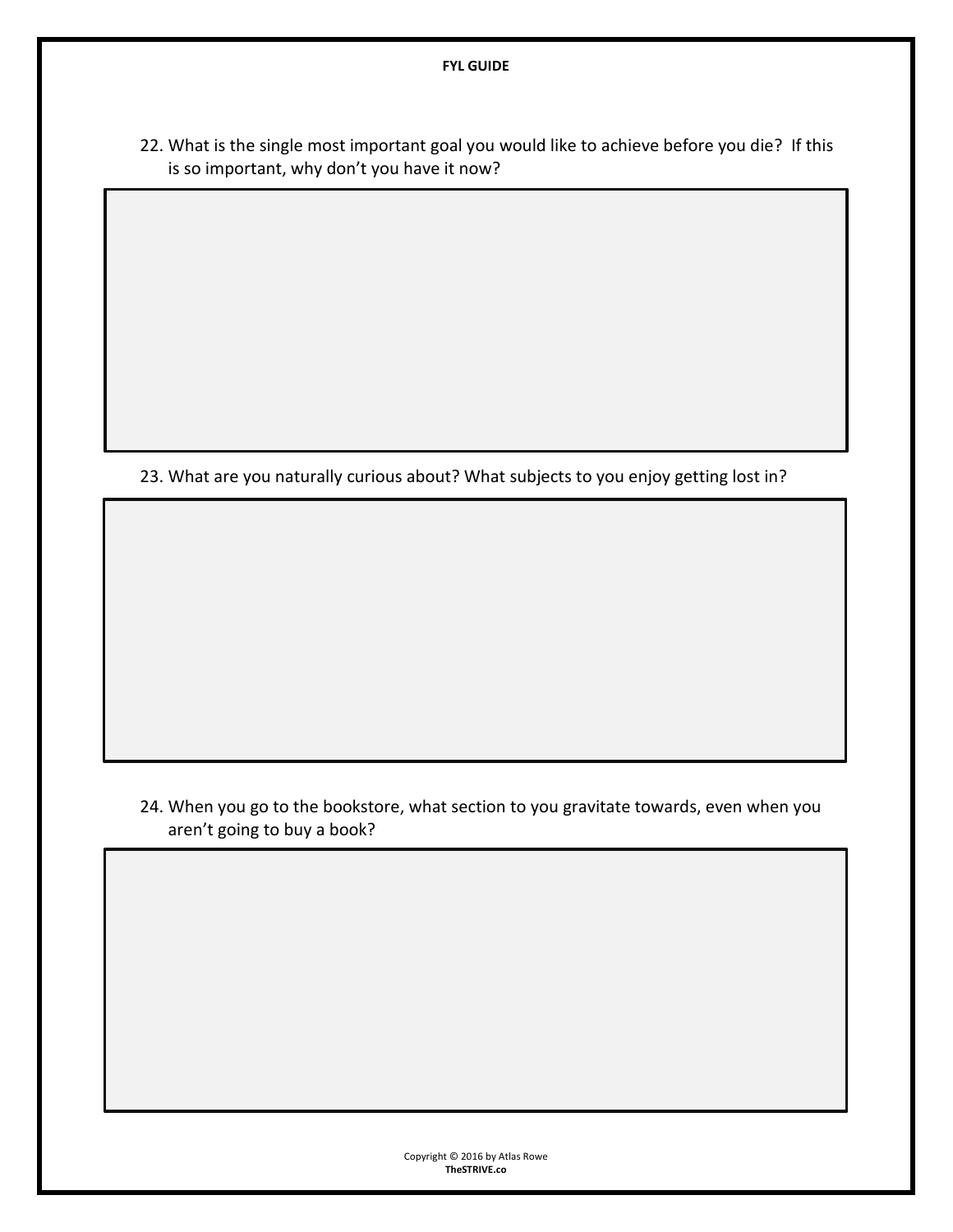25. What do you enjoy helping people with?

26. When was the last time you lost track of time because you were enjoying what you were doing so much?

27. If you didn't care what anyone thought, what would you do?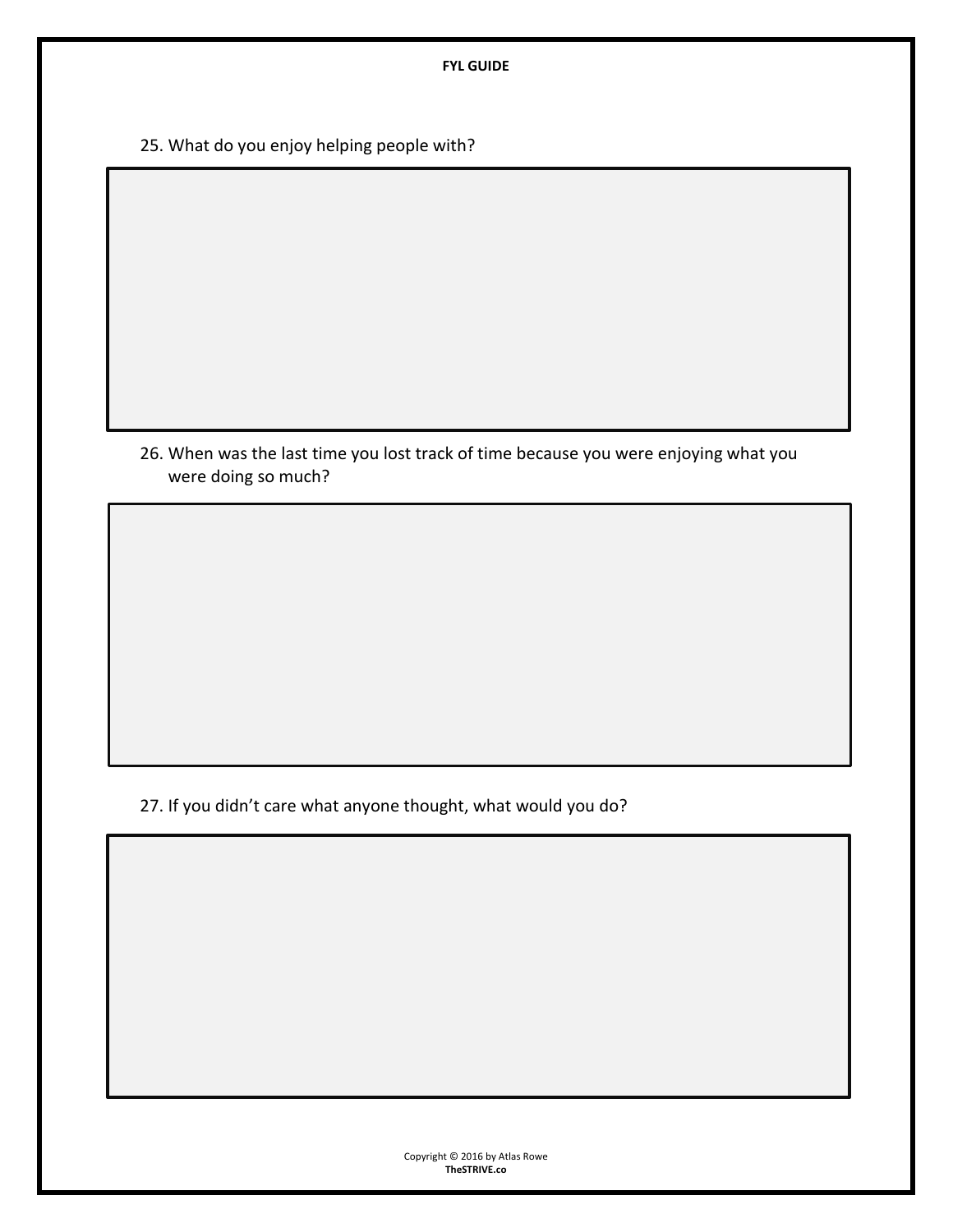28. If your duty was the sincere and honest development of your true potential, what steps would you take to develop that potential?

29. What would the ideal physical, financial, mental, and spiritual form of you look like if you could make it so with one wish?

30. If you had 100% certainty that you wouldn't fail, what would you start today? What would you take action on first?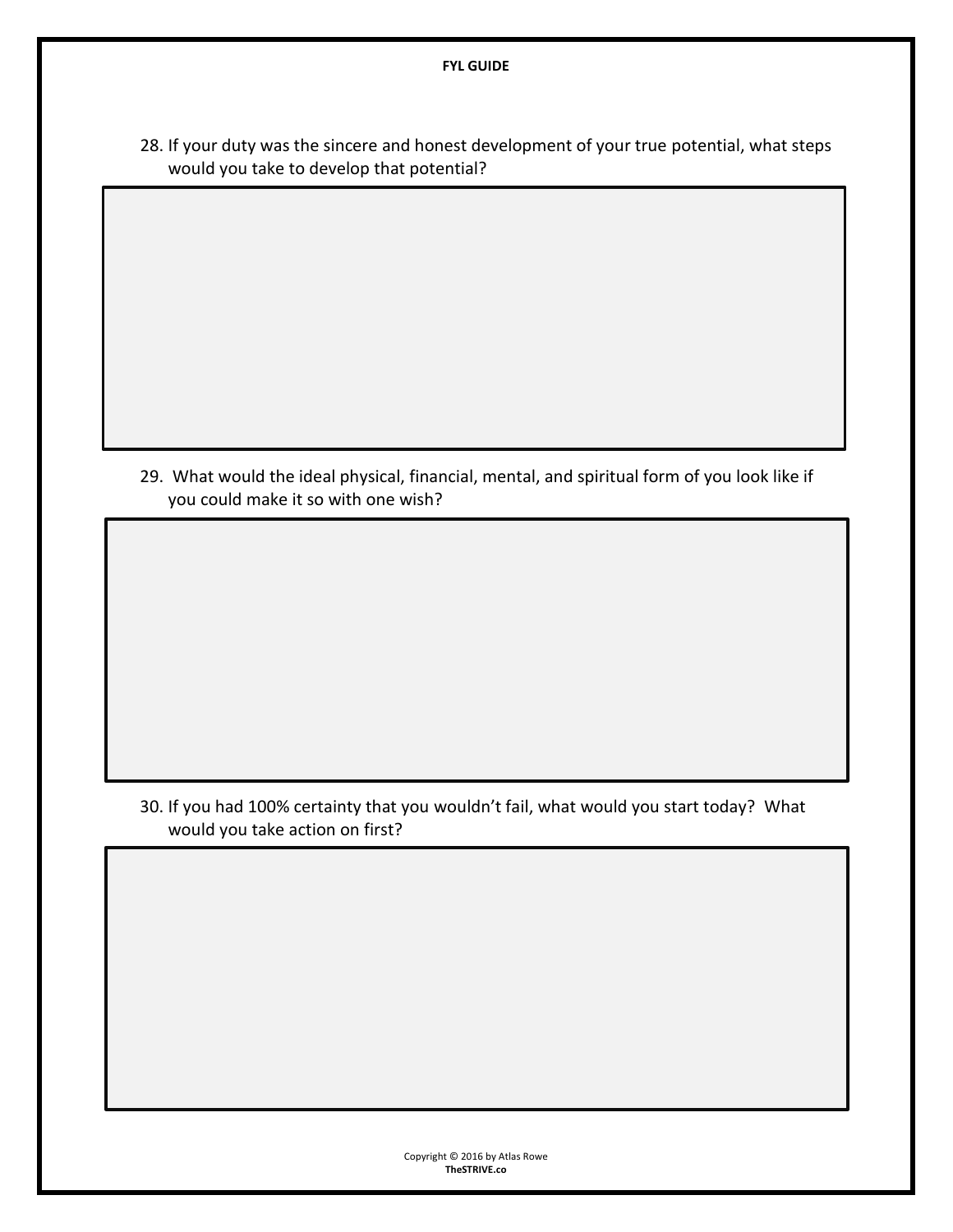31. When will you decide to live the life of your dreams and follow your greatness?

#### **32. Why not start today?**

٦

#### **Conclusion and Implementation**:

Now that you have finished the guide, you should have a much deeper awareness of who you are, what makes you happy, and what you want to do with your life. A good practice to increase your ability to implement your greatness is to study your answers daily and ask yourself the following questions as you review each of them:

#### "HOW CAN I MAKE MY DREAMS A REALITY TODAY? | "WHAT SPECIFIC ACTIONS CAN I START ON NOW?"

Did you find this resource valuable? Think someone else can benefit from it? Encourage others to join the **STRIVE TRIBE** at [TheSTRIVE.co](https://thestrive.co/subscribe/)